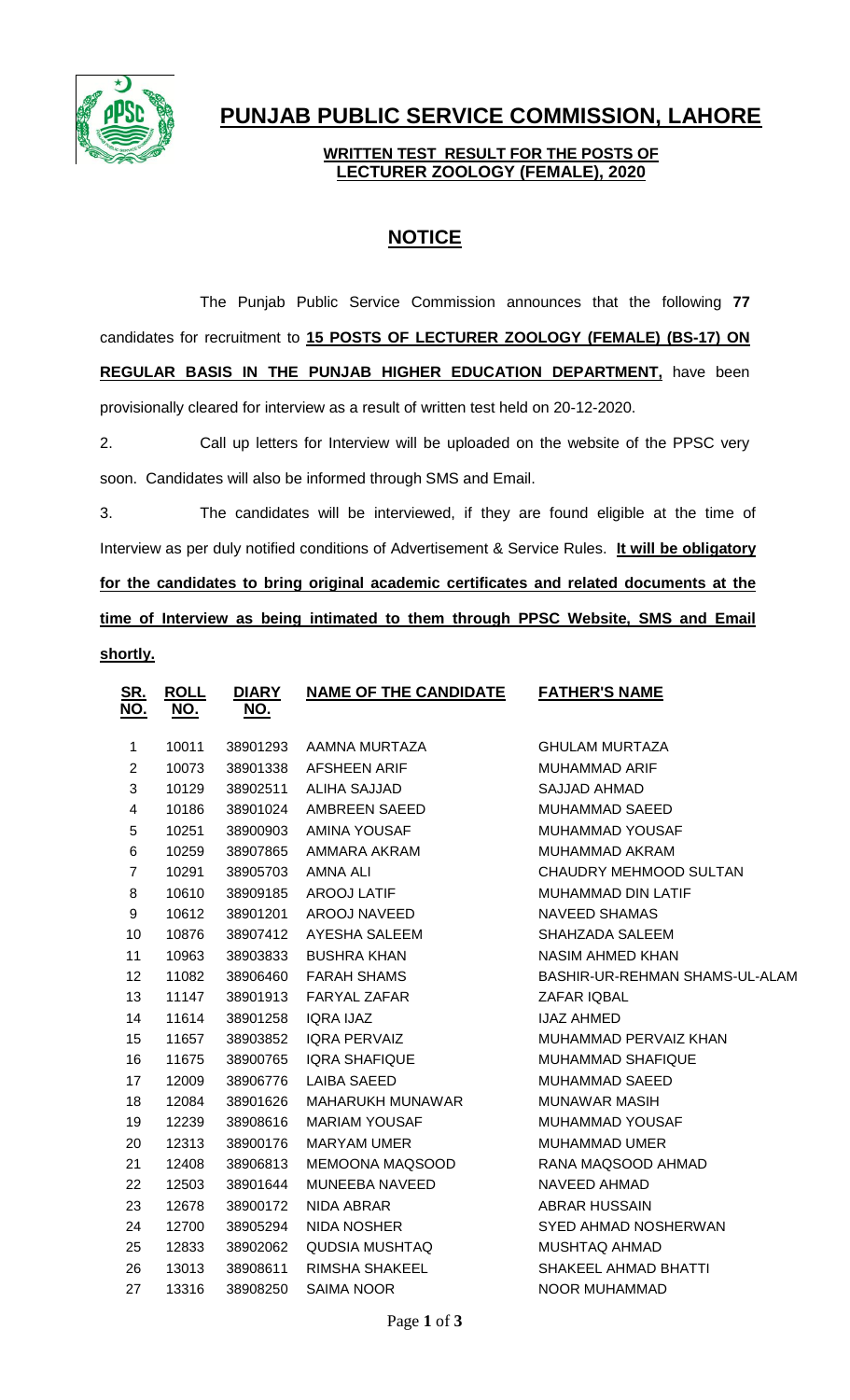| 28 | 13608 | 38903114 | SAYYADA ZAMAN RUBAB NAQVI SYED NAJAM UL HASAN NAQVI |                          |
|----|-------|----------|-----------------------------------------------------|--------------------------|
| 29 | 13803 | 38900861 | SIDRA ARSHAD                                        | SYED HAMZA ARSHAD        |
| 30 | 14138 | 38902521 | <b>TOOBA IRAM</b>                                   | MUHAMMAD ANWER CHUHDARY  |
| 31 | 14413 | 38901928 | <b>ZUBAIRA YOUSAF</b>                               | MUHAMMAD YOUSAF          |
| 32 | 15011 | 38902746 | AASMA ZAFAR                                         | ZAFAR IQBAL              |
| 33 | 15037 | 38900945 | ALMAS TALAT                                         | <b>TALAT MAHMUD</b>      |
| 34 | 15070 | 38910188 | ANAM AROOJ                                          | HAJI MUHAMMAD SIYAB      |
| 35 | 15120 | 38901259 | AREEBA HAYAT NIAZI                                  | SHAUKAT HAYAT KHAN       |
| 36 | 15170 | 38903187 | AYESHA MANZOOR                                      | MANZOOR AHMED            |
| 37 | 15294 | 38904100 | <b>HALEEMA SADIA</b>                                | CH. MALIK DAD            |
| 38 | 15312 | 38910096 | HINA MAQSOOD                                        | MAQSOOD AKHTAR           |
| 39 | 15320 | 38902829 | HIRA FARHAT                                         | <b>FARHAT ABBAS</b>      |
| 40 | 15340 | 38902547 | HUMAIRA SHAHEEN                                     | RAZA MUHAMMAD            |
| 41 | 15342 | 38900198 | <b>HUMNA IKRAM</b>                                  | KHAWAJA MUHAMMAD IKRAM   |
| 42 | 15693 | 38900802 | RAMSHA MALIK                                        | <b>MALIK MUMTAZ ALI</b>  |
| 43 | 15707 | 38910855 | RIDA FATIMA                                         | <b>QURBAN HUSSAIN</b>    |
| 44 | 15798 | 38905083 | SAMEEN FATIMA                                       | CHAUDARY AZAM HUSSAIN    |
| 45 | 15821 | 38903467 | <b>SANA REHMAN</b>                                  | ABDUL REHMAN             |
| 46 | 15885 | 38900368 | <b>SHAMSA BATOOL</b>                                | <b>IMDAD HUSSAIN</b>     |
| 47 | 15977 | 38907809 | <b>TAMJEED TARIQ</b>                                | <b>TARIQ MEHMOOD</b>     |
| 48 | 16014 | 38908455 | UMME HABIBA                                         | RAJA WALI MUHAMMAD KHAN  |
| 49 | 16041 | 38909526 | ZAHRA SALEEM                                        | <b>SALEEM HAIDER</b>     |
| 50 | 17527 | 38907255 | HUMERA AMBREEN                                      | LIAQAT HAYAT             |
| 51 | 17530 | 38908173 | HUNAINA AHMAD KHAN                                  | SALEEM AHMAD KHAN        |
| 52 | 17855 | 38909084 | MISBAH FARAZ                                        | MUHAMMAD HAYAT BHATTI    |
| 53 | 17903 | 38902227 | <b>MUQADAS BATOOL</b>                               | MUHAMMAD ASLAM           |
| 54 | 17933 | 38907606 | <b>NAGINA ARIF</b>                                  | SYED ARIF MUHAMMAD SHAH  |
| 55 | 19479 | 38900897 | RABIA TAHIR                                         | MASHOOQ AHMED TAHIR      |
| 56 | 20473 | 38902130 | ZARTASHA ANDLEEB                                    | SIBGHAT ULLAH            |
| 57 | 21119 | 38909169 | AMNA HAMEED                                         | ABDUL HAMEED             |
| 58 | 21368 | 38909321 | AYESHA NOOR                                         | <b>MUHAMMAD ASLAM</b>    |
| 59 | 21556 | 38903640 | <b>FIZZA BATOOL</b>                                 | NAZIR AHMAD              |
| 60 | 21916 | 38903854 | KOMAL MAHMOOD                                       | MAHMOOD-UL-HASSAN        |
| 61 | 21947 | 38901954 | MADIHA MUNAWAR                                      | <b>MUNAWAR KHAN</b>      |
| 62 | 21975 | 38906333 | <b>MAHRUKH SHAKEEL</b>                              | <b>MUHAMMAD SHAKEEL</b>  |
| 63 | 22083 | 38909239 | <b>MEHREEN GULL</b>                                 | <b>MUHAMMAD SIDDIQUE</b> |
| 64 | 22330 | 38902929 | POONUM RANA                                         | RANA MUHAMMAD YOUSAF     |
| 65 | 22827 | 38904902 | SHAGUFTA PARVEEN                                    | <b>GHULAM ABBAS</b>      |
| 66 | 22828 | 38908462 | SHAGUFTA RAMZAN                                     | MUHAMMAD RAMZAN SAQI     |
| 67 | 22860 | 38901425 | <b>SHANZA IDREES</b>                                | <b>MUHAMMAD IDREES</b>   |
| 68 | 23151 | 38902157 | UZMA BANO                                           | MAQSOOD AHMAD            |
| 69 | 23180 | 38903916 | YUSRA MAHMOOD                                       | MAHMOOD UL HAQ SHAH      |
| 70 | 23201 | 38909652 | <b>ZAINAB ASIF</b>                                  | MIAN GHULAM HUSSAIN ASIF |
| 71 | 24075 | 38904664 | AMREEN RANI                                         | <b>AHMAD SHER</b>        |
| 72 | 24084 | 38907532 | ANEELA SHARIF                                       | <b>MUHAMMAD SHARIF</b>   |
| 73 | 24092 | 38904094 | ANMOL ANUM                                          | NAZAKAT ALI              |
| 74 | 24227 | 38910888 | FATIMA HASHMAT                                      | CH. HASHMAT ULLAH        |
| 75 | 24770 | 38904844 | SAMRAH ASHRAF RANA                                  | MUHAMMAD ASHRAF          |
| 76 | 24797 | 38909599 | SANIA WALIAT                                        | MUHAMMAD WALIAT          |
| 77 | 24819 | 38907030 | SHABANA MEHREEN                                     | <b>FAZAL HAQ</b>         |
|    |       |          |                                                     |                          |

4. **02** Candidates bearing **Roll Nos. 13948 & 15843** failed to write the paper code and fill the relevant bubble code on their Answer Sheets. Therefore, according to P.D. No. 16.28(b) of PPSC Policy Decision-2016, their Answer Sheets were not marked and their candidature has been cancelled.